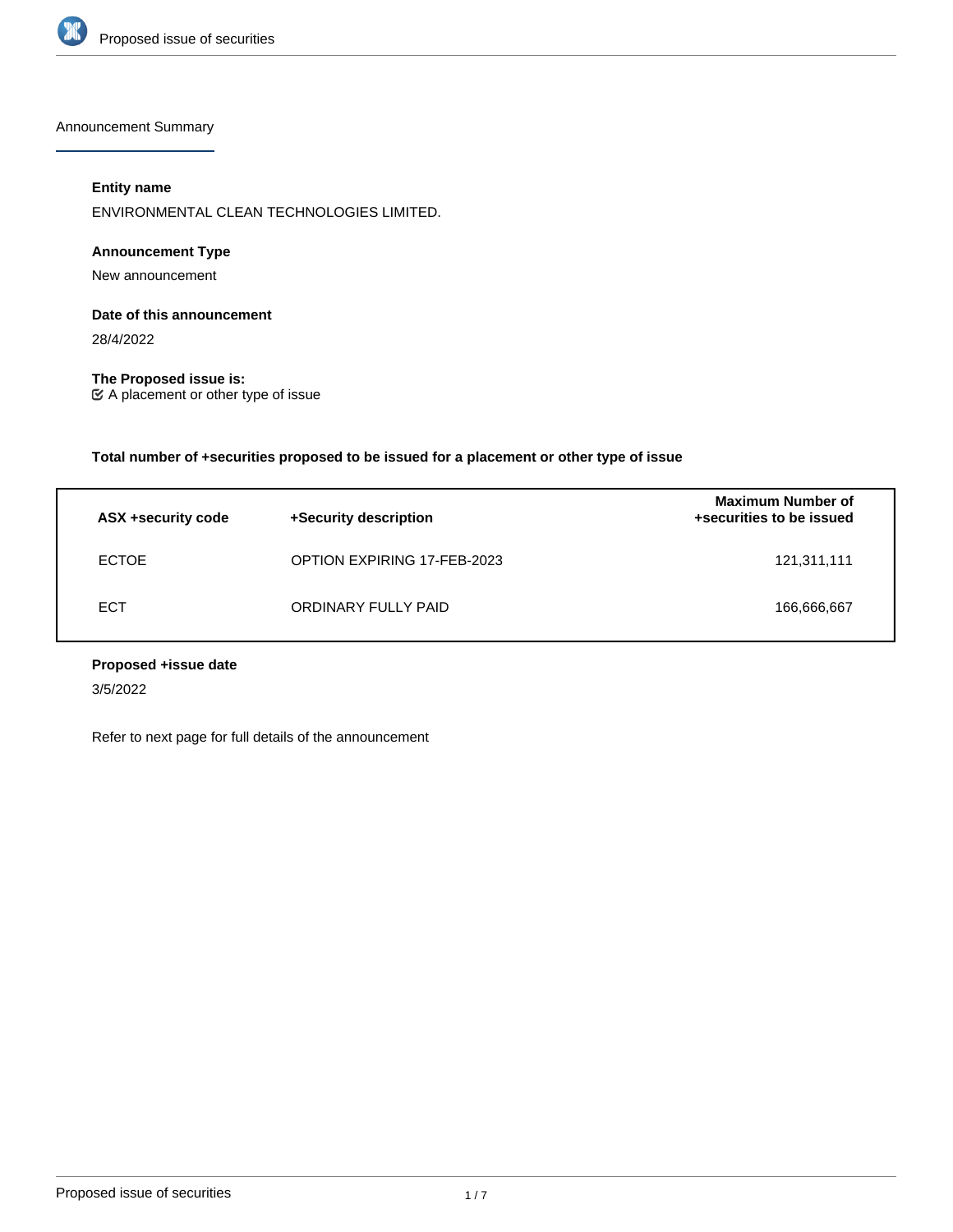

### Part 1 - Entity and announcement details

### **1.1 Name of +Entity**

ENVIRONMENTAL CLEAN TECHNOLOGIES LIMITED.

We (the entity named above) give ASX the following information about a proposed issue of +securities and, if ASX agrees to +quote any of the +securities (including any rights) on a +deferred settlement basis, we agree to the matters set out in Appendix 3B of the ASX Listing Rules.

If the +securities are being offered under a +disclosure document or +PDS and are intended to be quoted on ASX, we also apply for quotation of all of the +securities that may be issued under the +disclosure document or +PDS on the terms set out in Appendix 2A of the ASX Listing Rules (on the understanding that once the final number of +securities issued under the +disclosure document or +PDS is known, in accordance with Listing Rule 3.10.3C, we will complete and lodge with ASX an Appendix 2A online form notifying ASX of their issue and applying for their quotation).

**1.2 Registered Number Type**

**Registration Number**

**ACN** 

009120405

**1.3 ASX issuer code**

ECT

# **1.4 The announcement is**

New announcement

# **1.5 Date of this announcement**

28/4/2022

**1.6 The Proposed issue is:**

 $\mathfrak{C}$  A placement or other type of issue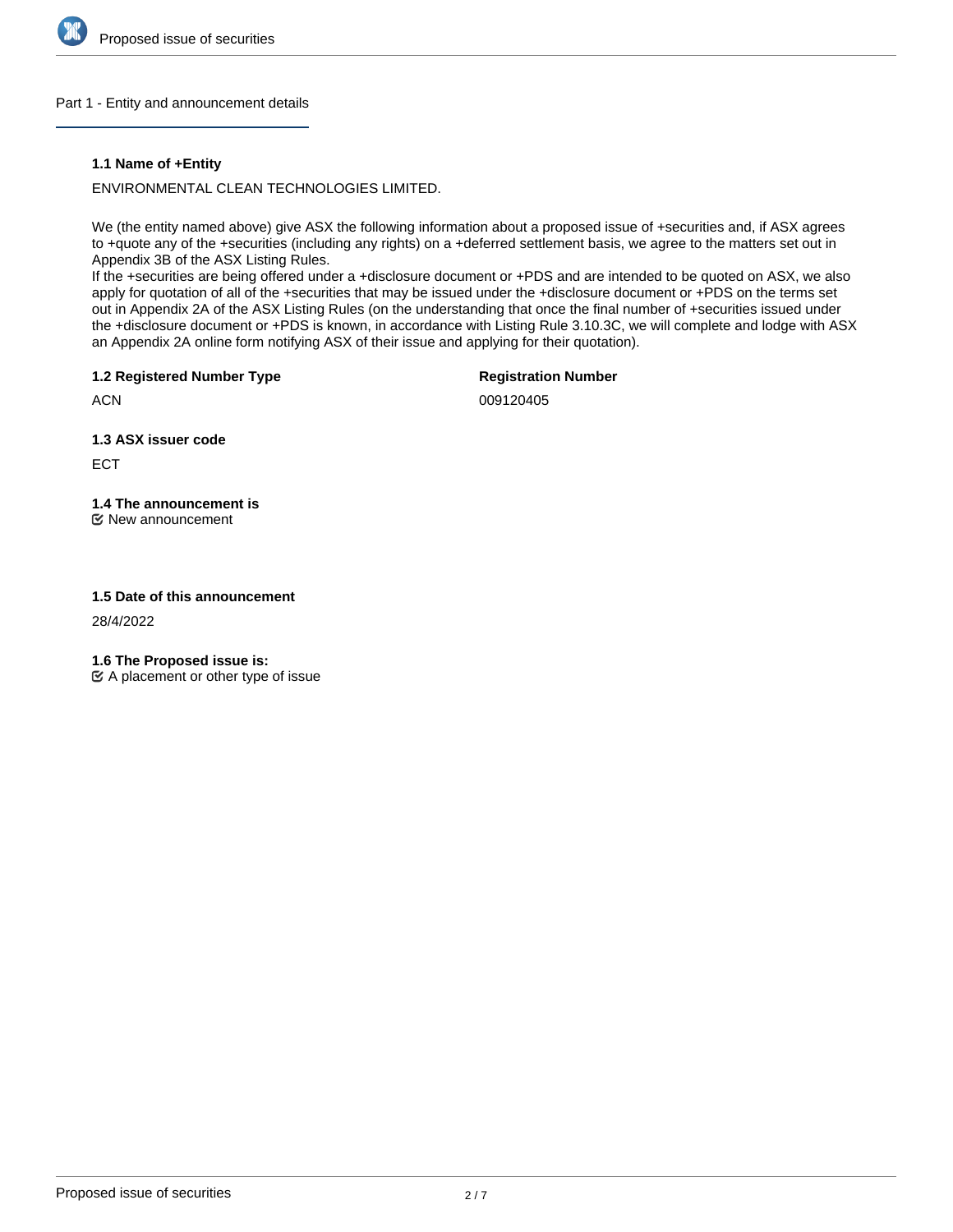

Part 7 - Details of proposed placement or other issue

Part 7A - Conditions

**7A.1 Do any external approvals need to be obtained or other conditions satisfied before the placement or other type of issue can proceed on an unconditional basis?** Yes

7A.1a Conditions

**Approval/Condition** +Security holder approval

8/6/2022

**Date for determination**

**Is the date estimated or actual?** Estimated

**\*\* Approval received/condition met?**

#### **Comments**

Part 7B - Issue details

**Is the proposed security a 'New class' (+securities in a class that is not yet quoted or recorded by ASX) or an 'Existing class' (additional securities in a class that is already quoted or recorded by ASX)?** Existing class

**Will the proposed issue of this +security include an offer of attaching +securities?** Yes

Details of +securities proposed to be issued

**ASX +security code and description**

ECT : ORDINARY FULLY PAID

### **Number of +securities proposed to be issued**

166,666,667

**Offer price details**

**Are the +securities proposed to be issued being issued for a cash consideration?** Yes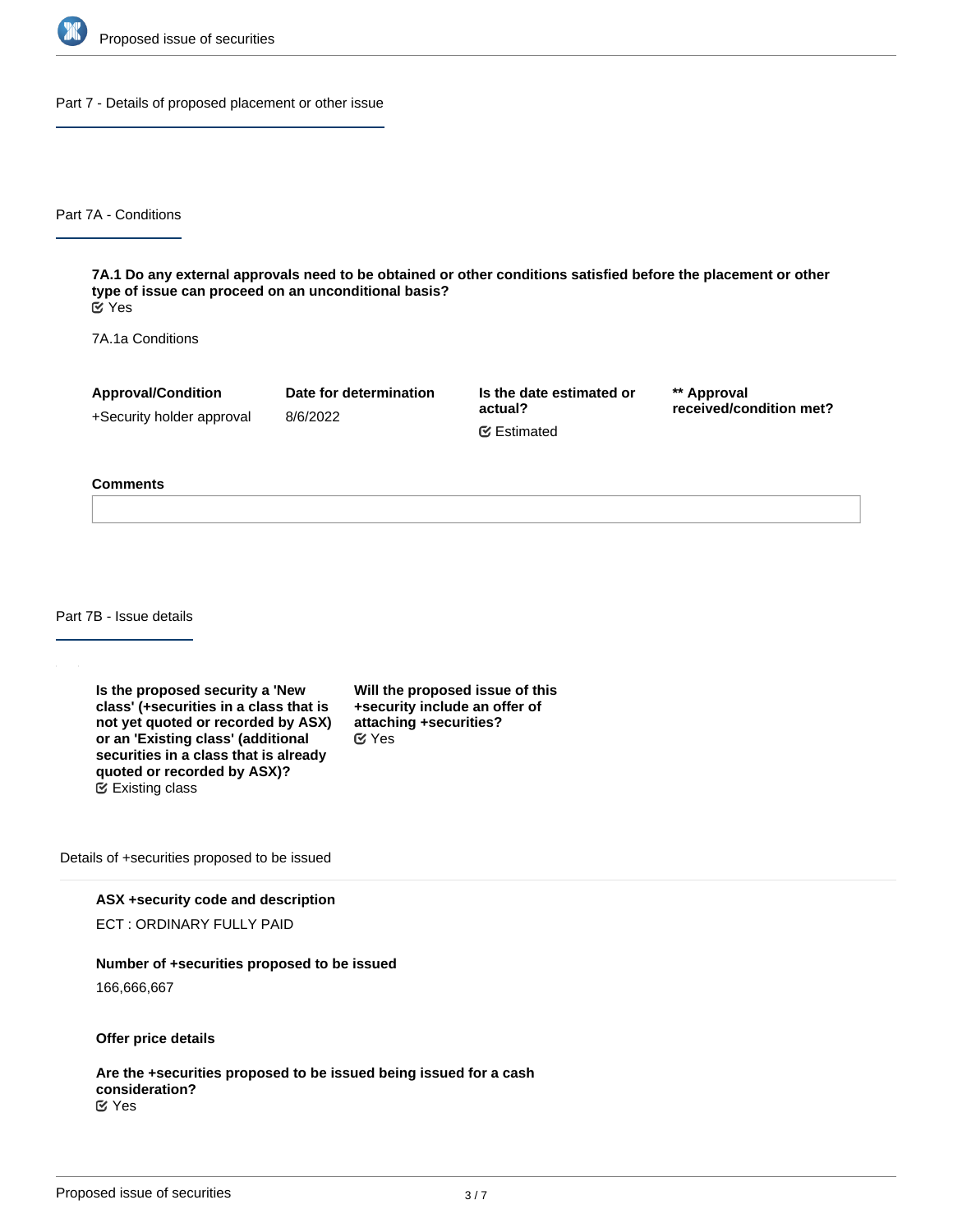

# **In what currency is the cash consideration being paid?**

AUD - Australian Dollar

**What is the issue price per +security?** AUD 0.03000

**Will these +securities rank equally in all respects from their issue date with the existing issued +securities in that class?** Yes

### Attaching +Security

**Is the proposed attaching security a 'New class' (+securities in a class that is not yet quoted or recorded by ASX) or an 'Existing class' (additional +securities in a class that is already quoted or recorded by ASX)?** Existing class

Attaching +Security - Existing class (additional +securities in a class that is already quoted or recorded by ASX)

### **Details of attaching +securities proposed to be issued**

**ASX +security code and description** ECTOE : OPTION EXPIRING 17-FEB-2023

**Number of +securities proposed to be issued**

111,111,111

**Offer price details**

**Are the +securities proposed to be issued being issued for a cash consideration?** No

### **Please describe the consideration being provided for the +securities**

Free attaching options to the placement shares.

**Please provide an estimate of the AUD equivalent of the consideration being provided for the +securities**

0.000010

**Will these +securities rank equally in all respects from their issue date with the existing issued +securities in that class?** Yes

**Is the proposed security a 'New class' (+securities in a class that is not yet quoted or recorded by ASX)** **Will the proposed issue of this +security include an offer of**

**attaching +securities?**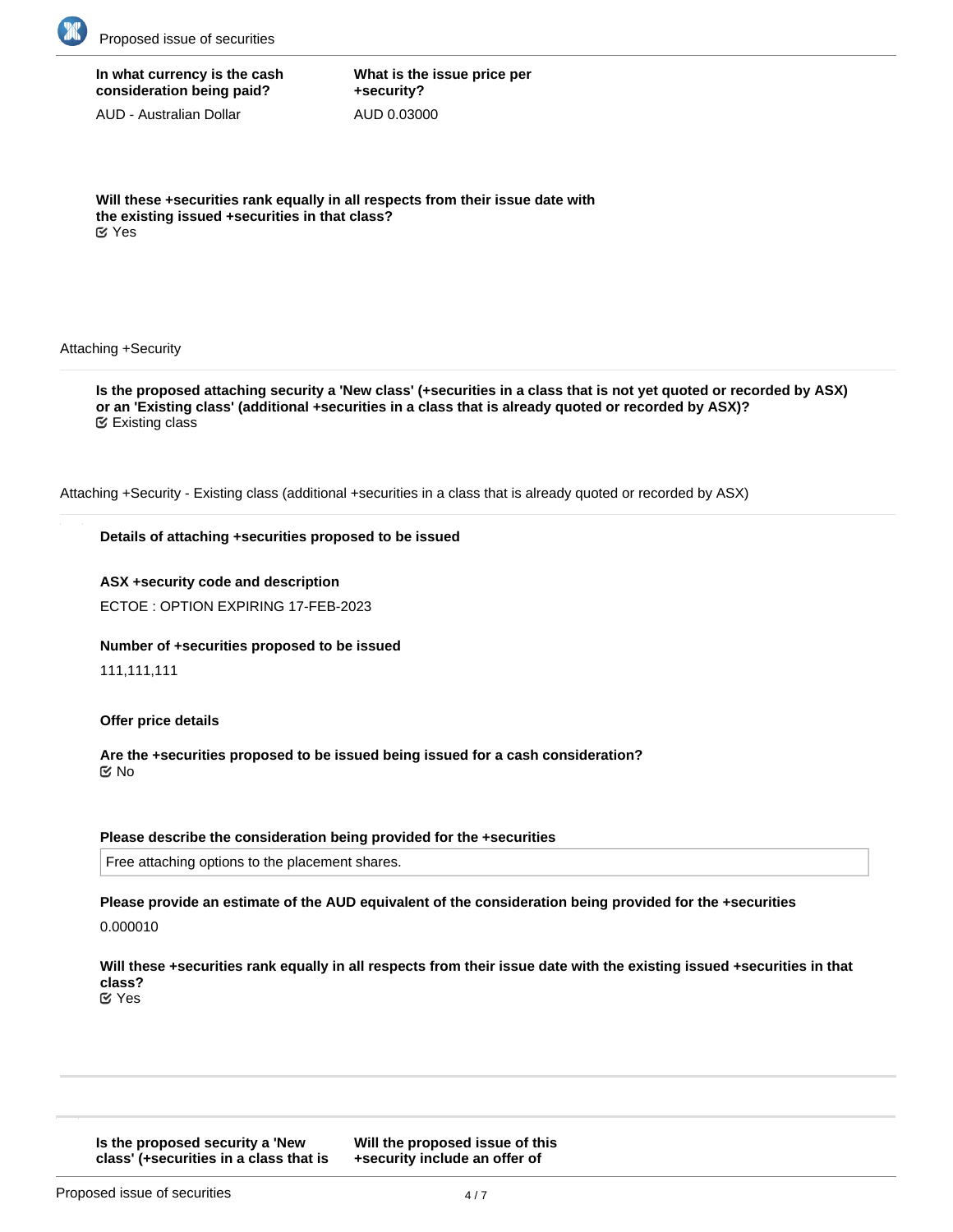

**not yet quoted or recorded by ASX) or an 'Existing class' (additional securities in a class that is already quoted or recorded by ASX)? attaching +securities?** No  $E$  Existing class

Details of +securities proposed to be issued

### **ASX +security code and description**

ECTOE : OPTION EXPIRING 17-FEB-2023

### **Number of +securities proposed to be issued**

10,200,000

**Offer price details**

**Are the +securities proposed to be issued being issued for a cash consideration?** No

### **Please describe the consideration being provided for the +securities**

Options issued to the joint lead managers.

**Please provide an estimate of the AUD equivalent of the consideration being provided for the +securities**

0.000001

**Will these +securities rank equally in all respects from their issue date with the existing issued +securities in that class?** Yes

Part 7C - Timetable

**7C.1 Proposed +issue date** 3/5/2022

Part 7D - Listing Rule requirements

**7D.1 Has the entity obtained, or is it obtaining, +security holder approval for the entire issue under listing rule 7.1?** Yes

**7D.1a Date of meeting or proposed meeting to approve the issue under listing rule 7.1** 8/6/2022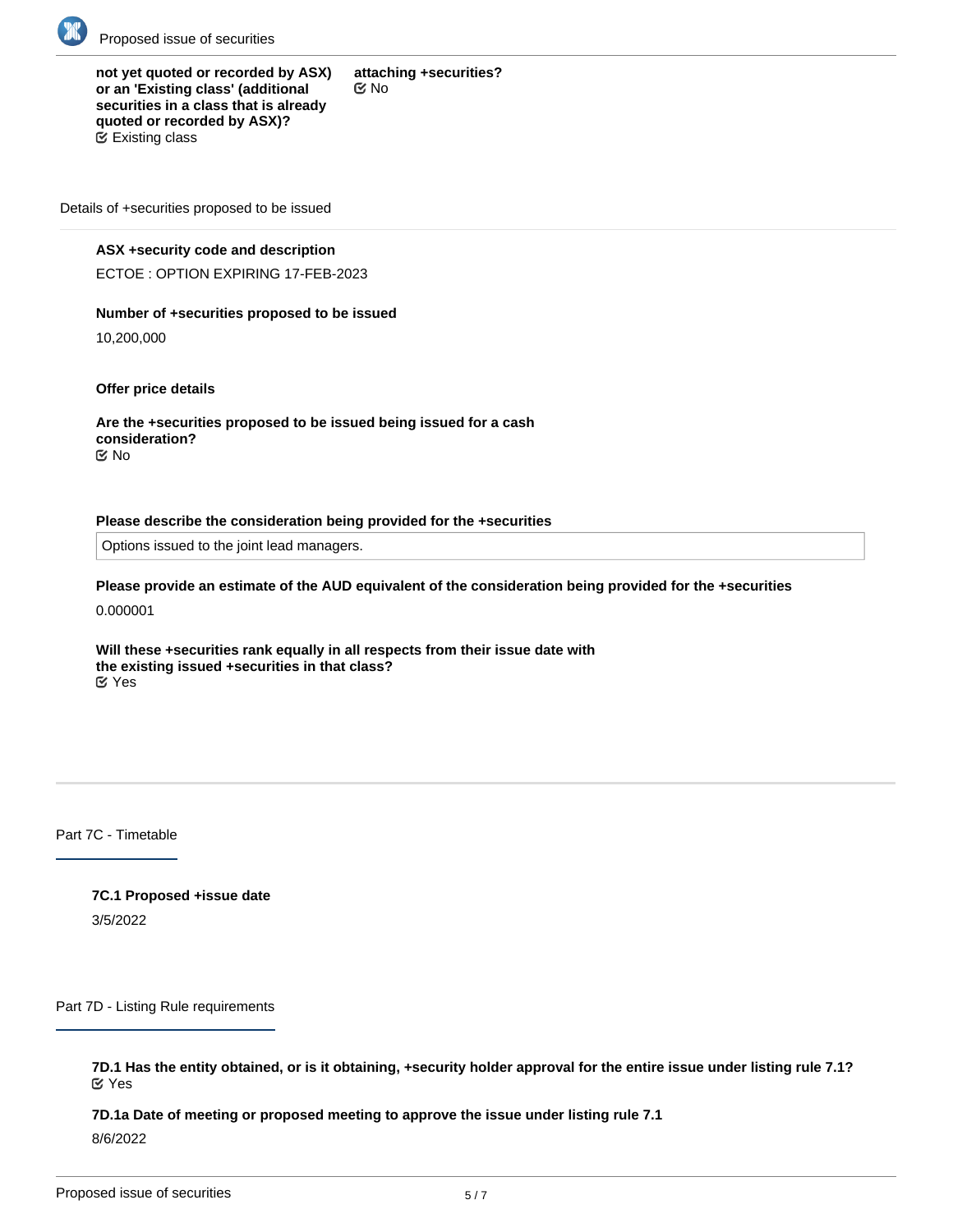

**7D.2 Is a party referred to in listing rule 10.11 participating in the proposed issue?** No

**7D.3 Will any of the +securities to be issued be +restricted securities for the purposes of the listing rules?** No

**7D.4 Will any of the +securities to be issued be subject to +voluntary escrow?** No

Part 7E - Fees and expenses

**7E.1 Will there be a lead manager or broker to the proposed issue?** Yes

**7E.1a Who is the lead manager/broker?**

Kaai Capital Pty Limited and Peak Asset Management were joint lead managers.

**7E.1b What fee, commission or other consideration is payable to them for acting as lead manager/broker?**

6% capital raising fee

**7E.2 Is the proposed issue to be underwritten?** No

### **7E.4 Details of any other material fees or costs to be incurred by the entity in connection with the proposed issue**

Part 7F - Further Information

### **7F.01 The purpose(s) for which the entity is issuing the securities**

\$3.5m to fund ECT obligations under the JVA, being the installation of the pyrolysis kiln and site preparation for the turbine, formic acid process and Hydrogen Hub;

\$1.2m for general working capital; and

\$0.30m in capital raising costs.

**7F.1 Will the entity be changing its dividend/distribution policy if the proposed issue proceeds?** No

### **7F.2 Any other information the entity wishes to provide about the proposed issue**

**7F.3 Any on-sale of the +securities proposed to be issued within 12 months of their date of issue will comply with the secondary sale provisions in sections 707(3) and 1012C(6) of the Corporations Act by virtue of:**